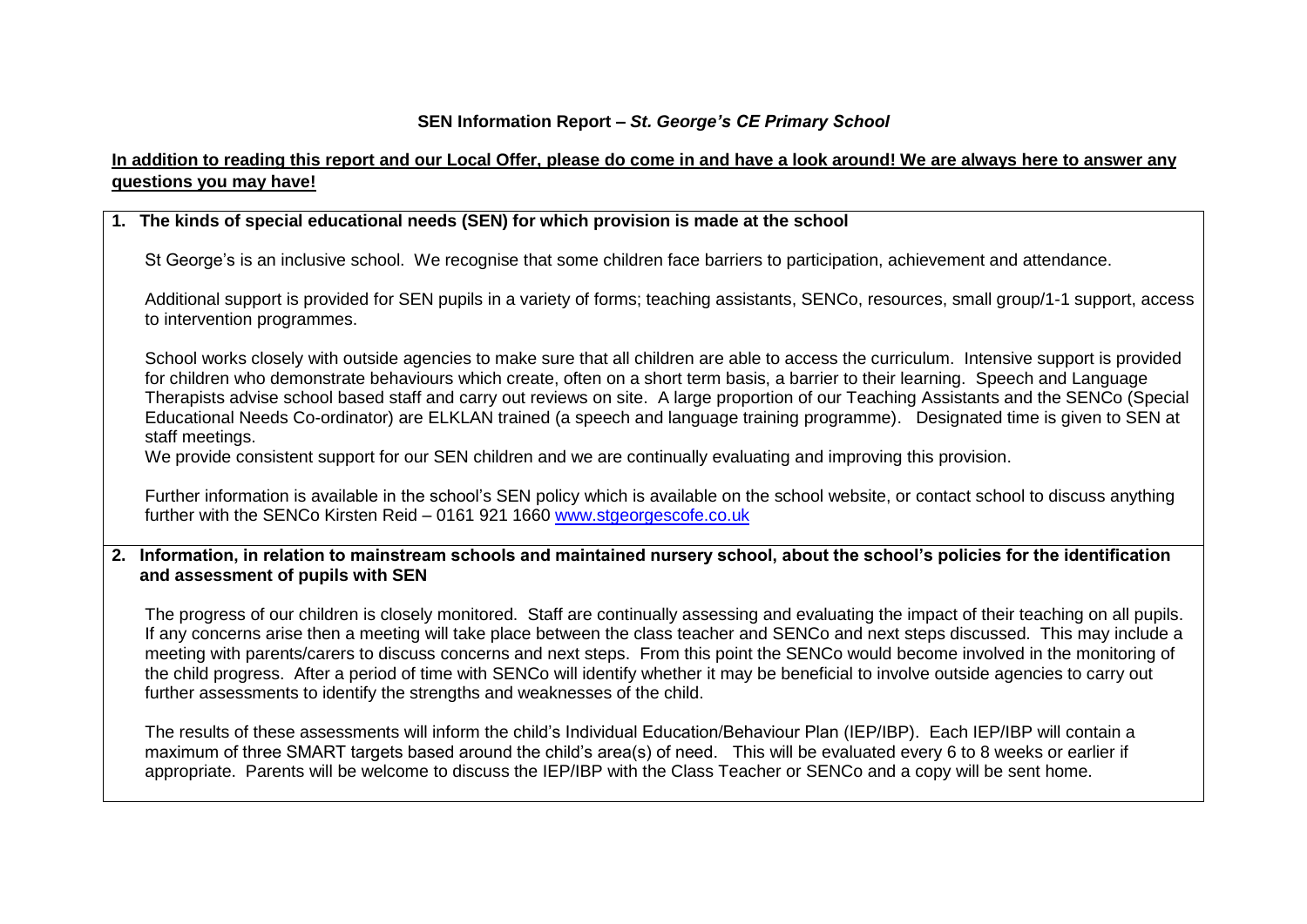Children who have significant difficulties and/or complex needs may require a referral for an Education, Health and Care Plan (EHCP). This is a statutory document which identifies objectives, strategies, resources and provision necessary for the child to make progress. There may be extra funding available to assist with this.

In the case of Looked After Children (LAC) social workers and other professionals would be involved at the initial meeting. The agreed next steps would form the targets on the child's Personal Education Plan (PEP).

Please see our SEN policy for further information, or contact school to discuss anything further with the SENCo Kirsten Reid – 0161 737 6688 [www.stgeorgescofe.co.uk](http://www.stgeorgescofe.co.uk/)

**3. Information about the school's policies for making provision for pupils with SEN whether or not pupils have EHC plans, including a. How the school evaluates the effectiveness of its provision for such pupils**

St. George's prides itself on providing excellent support for all our SEN children. We provide a wide variety of intervention programmes and additional support. We closely monitor these interventions to ensure that they have a positive impact on the child's learning. Alternative provision is provided where there has been limited progress.

Children (Special Intervention Band (SIB) C or above) will have dedicated 1-2-1 or small group IEP time. Each of these sessions is carefully evaluated to ensure that new targets are set as required.

The Senior Leadership Team (SLT) which consists of the Head, Deputy, SENCo and the EYFS leader meet regularly to analyse whole school data and evaluate the impact of SEN provision.

**b. The school's arrangements for assessing and reviewing the progress of pupils with SEN**

Children (Special Intervention Band (SIB) C or above) will have dedicated 1-2-1 or small group IEP time. Each of these sessions is carefully evaluated to ensure that new targets are set as required.

The Senior Leadership Team (SLT) which consists of the Head, Deputy, SENCo and the EYFS leader meet regularly to analyse whole school data and evaluate the impact of SEN provision. Regular whole schools staff meetings are held to discuss data.

Where outside agencies have carried out assessments and/or provided support regular communications takes place between the appropriate staff.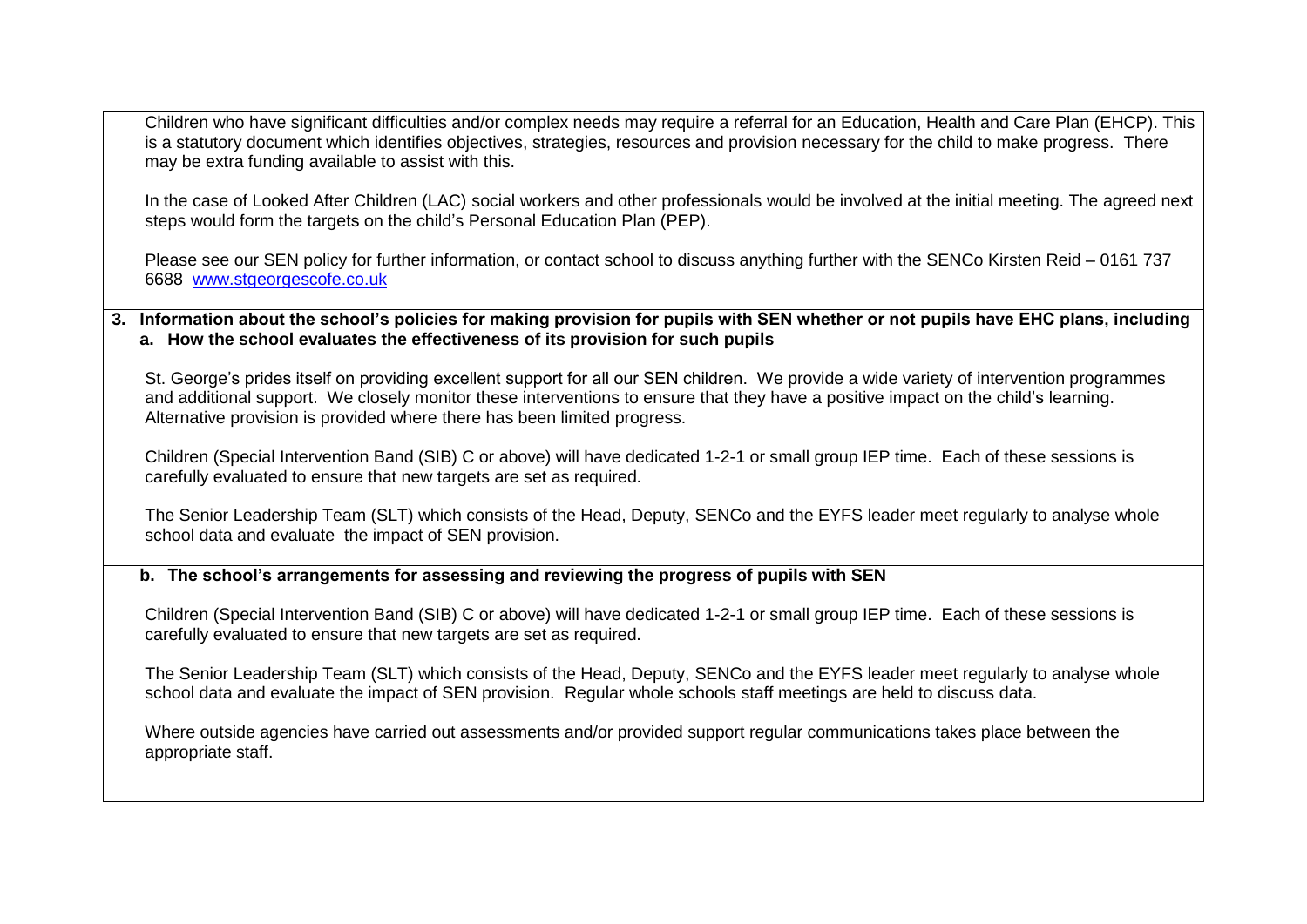An Annual Review is carried out for children who have an Education, Health and Care Plan (EHCP). The review will look at the progress made and determine whether the child is working at an appropriate pace towards the targets and objectives set out in the EHCP.

Parents are encouraged at all stages to raise concerns about their child's progress or well being. The SENCo or Children and Families Officer can be contacted via the school office.

## **c. The school's approach to teaching pupils with SEN**

The school has regard for the SEN code of Practice.

This means that whenever decisions are taken relating to children with SEN, consideration is given to what the code says. St George's identifies the need to support the child or young person, and their parents, in order to facilitate the development of the child or young person and to help them achieve the best possible educational and other outcomes, preparing them effectively for adulthood.

## **d. How the school adapts the curriculum and learning environment**

The curriculum is adapted in a variety of ways depending on the specific needs of the child/children. This can take for form of differentiation within the class, distribution of adult support, small group work, 1-2-1, classroom layout, seating arrangements, interactive displays etc.

## **e. Additional support for learning that is available for pupils with SEN**

A number of TA's are ELKLAN trained and provide support within whole class and small group settings (EYFS and KS1). Additional speech and language groups are held for identified groups of children.

TA's provide support to specific groups/children where a need has been recognised.

Children with IEP's receive 1-2-1 as part of their weekly timetable. The CFO supports children were and when it is deemed appropriate.

TA's work alongside the class teacher and SENCo, providing valuable support to all pupils.

Intervention groups run throughout the year for reading, writing and maths. They are reviewed termly and children are moved in and out of them as appropriate.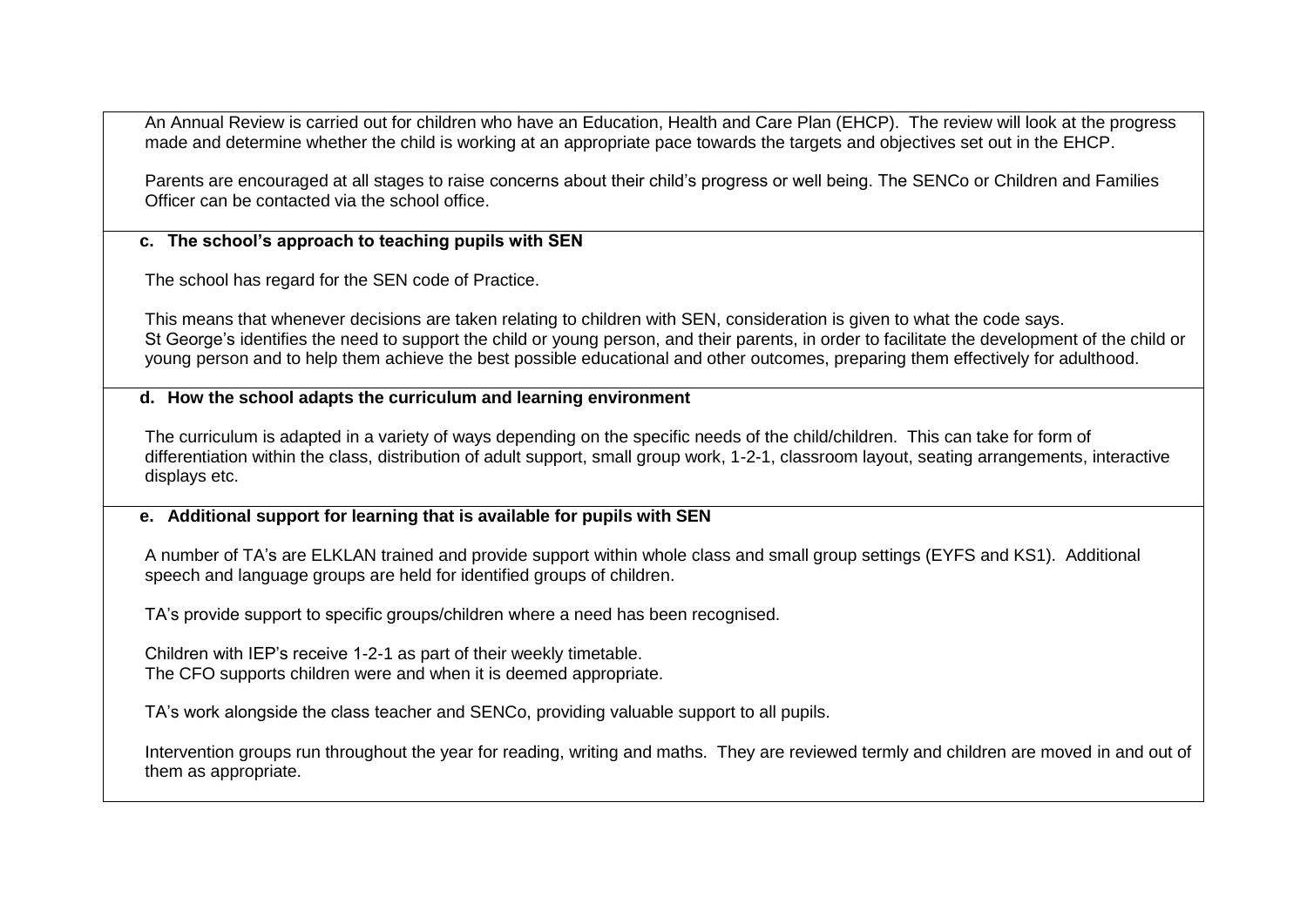Children are closely monitored in all of the above and where the desired progress has not been achieved the need to refer to an outside agency will be discussed.

#### **f. Activities that are available for pupils with SEN in addition to those available in accordance with the curriculum**

The school endeavours to make all activities available to every child.

If school identifies the need for additional activities these will be arranged. For example we currently run the Motor Skills United and Circle of Friends programmes.

#### **g. Support that is available for improving the emotional and social development of pupils with SEN**

The CFO is highly experienced and offers support when required. This could be in 1-2-1 or small group sessions.

Trained TA's deliver programmes such as Socially Speaking, Circle of Friends and Anger Management.

We request the support of local outside agencies where appropriate.

#### **4. In relation to mainstream schools and maintained nursery schools, the name and contact details of the SENCO**

The SENCo is Ms Kirsten Reid. She can be contacted on 0161 737 6688 or via school email [kirsten.reid@salford.gov.uk](mailto:kirsten.reid@salford.gov.uk)

**5. Information about how the expertise and training of staff in relation to Children and Young People (CYP) with SEN and about how specialist expertise will be secured**

Experienced SENCO, 9 years in post (Completed SN8 training and attends regular SENCO training sessions)

KS2 HLTA (4 years in post, previous 5 year experience as a TA3) trained in Sounds Write, FLS, ALS, Key Skills for Literacy/Numeracy, Benchmark, Reading Recovery, Working with Children with dyslexia/dyscalculia

Five teaching assistants are ELKLAN trained (a speech and Language training programme) and based throughout the whole school. HI TA

Teaching Assistants are also trained in, behaviour management, dealing with epilepsy, diabetes and asthma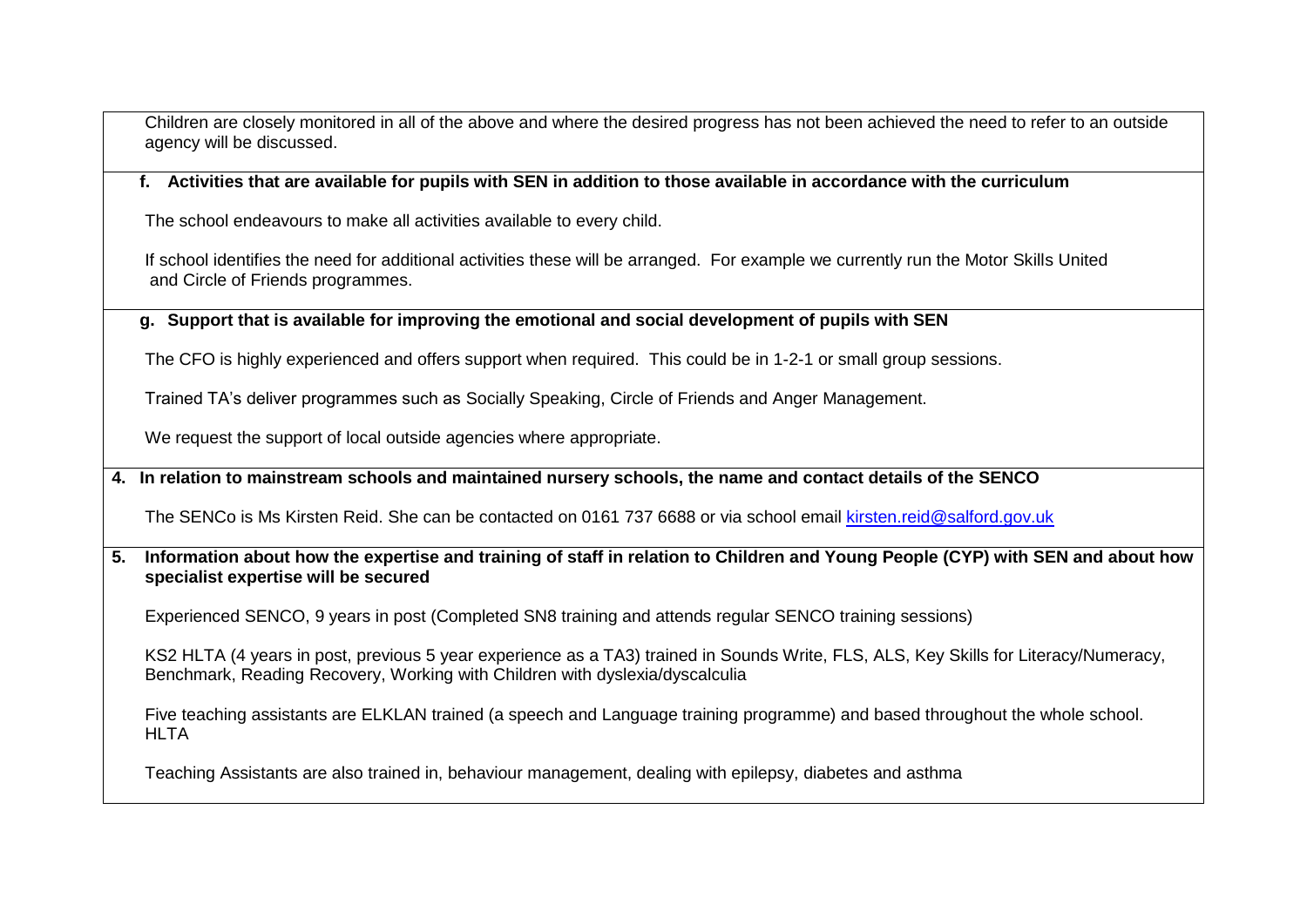Decisions regarding SEN CPD for whole school/groups of staff/individuals are based on the needs of the CYP. Where appropriate training will be offered to staff who have expressed a desire to develop their skills in a specific area of SEN. **6. Information about how equipment and facilities to support Children and Young People (CYP) with SEN will be secured** There is a designated budget which is monitored to ensure 'best value'. On-going monitoring and evaluation together with the strategic planning of SEN ensures that all children's needs are met through careful targeting of both human and material resources. **7. The arrangements for consulting parents of children with SEN about, and involving such parents in, the education of their child** School has an "Open Door" policy. Parent's Evenings take place for all children. The SENCO is non class based and can be contacted face to face, by email or by telephone. Initial discussions regarding concerns will take place between class teachers and parents. Where a child has an IEP this will be discussed with parents every 6/8 weeks. **8. The arrangements for consulting young people with SEN about, and involving them in, their education** Children know their targets and are actively involved in the assessment of them. In most cases children contribute to the setting of new targets. Children with IEP's have a bag containing their current targets and the resources required to support in the achieving of them. **9. Any arrangements made by the governing body or the proprietor relating to the treatment of complaints from parents of pupils with SEN concerning the provision made at the school** Stage 1: The complaint is dealt with by the class teacher. If the matter remains unresolved, Stage 2: The complaint is dealt with by the SENCo. If there is still no resolution, Stage 3: The Head Teacher should become involved. If the matter is still not resolved, the complainant should put their complaint in writing to the Chair of Governors, Mrs Rowena Platt Stage 4: The Governing Body deals with the matter through the agreed complaint resolution procedures. In the unlikely event that the matter is still not resolved, the parents can then take the complaint to the Local Authority Complaints Officer and ultimately to the Ombudsman/Secretary of State. **10. How the governing body involves other bodies, including health and social services bodies, local authority support services and voluntary organisations in meeting the needs of pupils with SEN and in supporting the families of such children**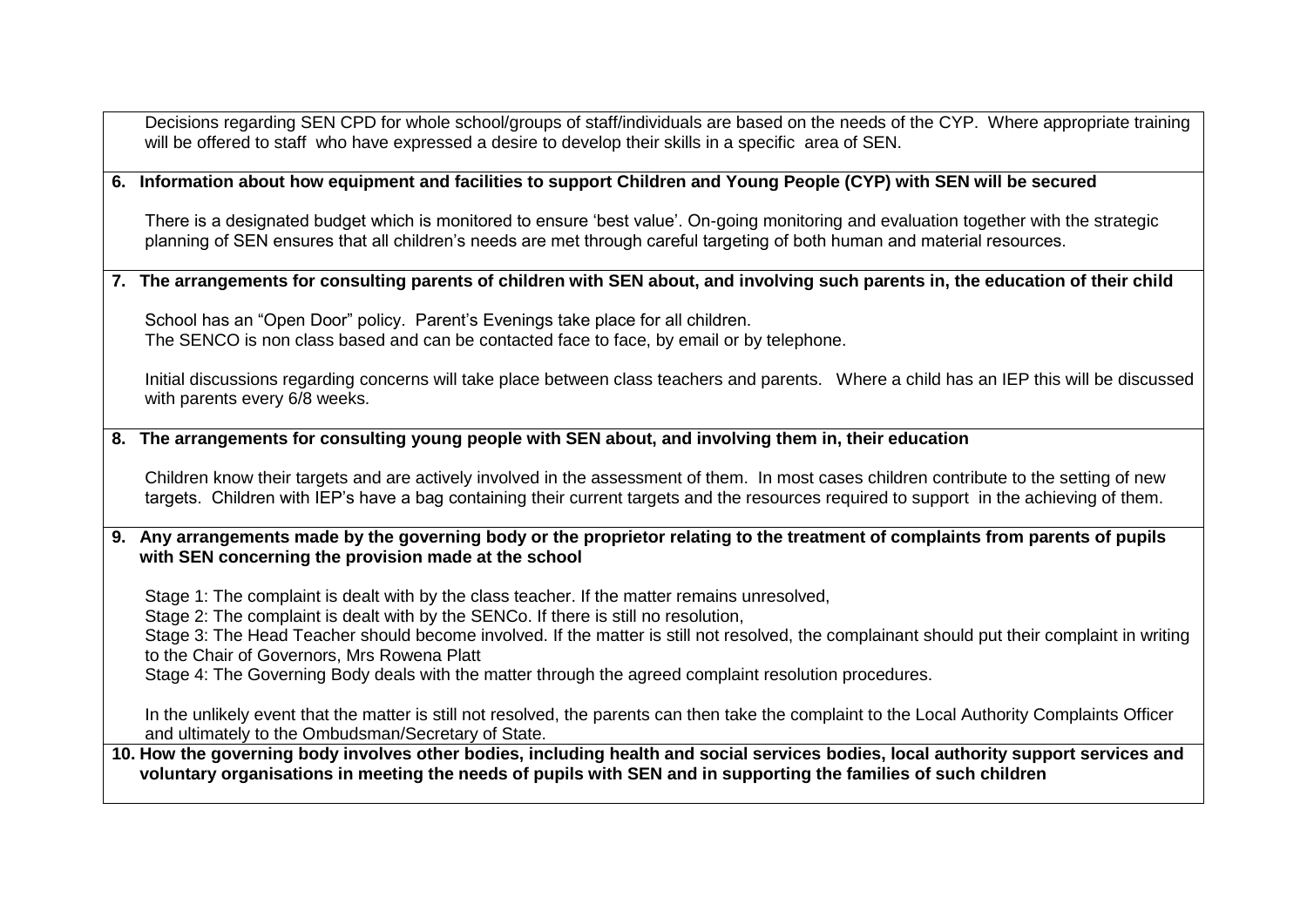School works very closely with our Educational Psychologist, Advisory Teachers, Speech and Language Therapists, CAMHS, the school Nurse and Education Welfare. Parents are encouraged to be actively involved in all decision making and referrals.

The CFO offers support to families and where necessary will work with parents to complete a CAF (Common Assessment Framework). The CAF enables all agencies involved with the family/child to access/share important information.

The EWO (Education Welfare Officer) offers support to families where attendance and punctuality is a concern.

. The new Education Health Care Plan should help to provide a more holistic approach to supporting children and their families.

**11. The contact details of support services for the parents of pupils with SEN, including those for arrangements made in accordance with clause 32**

| <b>Parent Partnership</b>                                   | 0161 778 0538 |
|-------------------------------------------------------------|---------------|
| <b>Unity House</b>                                          |               |
| <b>Salford Civic Centre</b>                                 |               |
| <b>Chorley Road</b>                                         |               |
| Swinton                                                     |               |
| M27 5AW                                                     |               |
| For children aged 0-5                                       | 0161 793 3275 |
| Early Support/Portage Home Visiting Team/Inclusion Officers |               |
| <b>Starting Life Well</b>                                   |               |
| <b>Unity House</b>                                          |               |
| <b>Salford Civic Centre</b>                                 |               |
| <b>Chorley Road</b>                                         |               |
| Swinton                                                     |               |
| M27 5AW                                                     |               |
| <b>Statutory Assessment Team</b>                            | 0161 778 0410 |
| <b>Burrows House</b>                                        |               |
| 10 Priestley Road                                           |               |
| <b>Wardley Industrial Estate</b>                            |               |
| M28 2LY                                                     |               |
| Learning Support Service (LSS)                              | 0161 607 1671 |
| c/o Moorside High School                                    |               |
| 57 Deans Road                                               |               |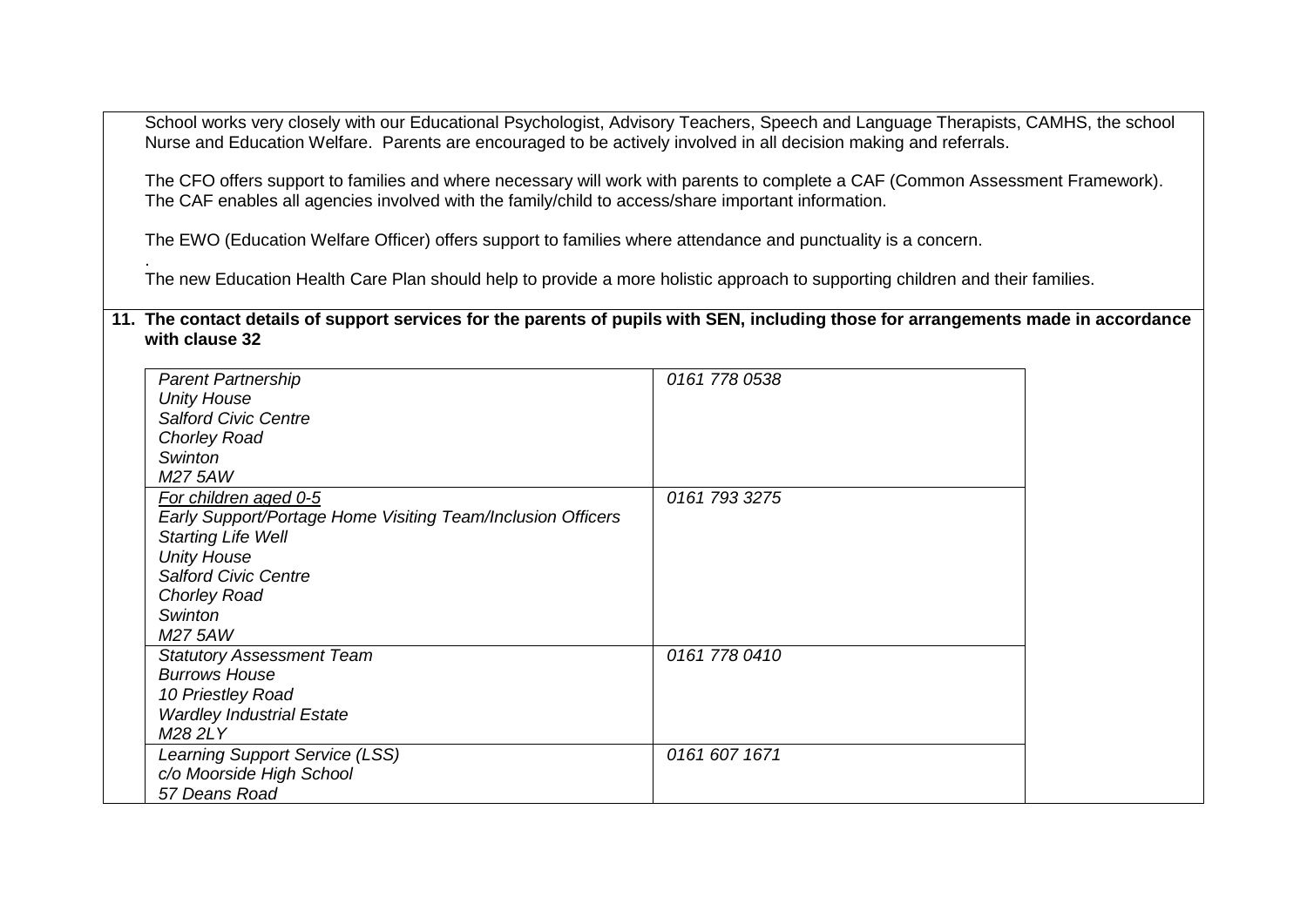| <b>Educational Psychology Service</b><br>0161 778 0476                                                                                   |
|------------------------------------------------------------------------------------------------------------------------------------------|
| <b>Burrows House</b><br>M28 2LY                                                                                                          |
| Children with Disabilities Social Work Team<br>0161 793 3535<br><b>Salford Civic Centre</b><br><b>Chorley Road</b><br>Swinton<br>M27 5DA |

## **12. The contact details of support services for supporting pupils with SEN in transferring between phases of education or in preparing for adulthood and independent living**

Sometimes you will want to plan a longer, more structured transition into the next phase of education for a child with SEN.

| <b>Transition From</b> | To                     | <b>Support Service</b>          | <b>Contact details</b> |
|------------------------|------------------------|---------------------------------|------------------------|
| Setting                | School                 | <b>Starting Life Well</b>       | 0161 793 3275          |
|                        |                        | <b>Educational Psychology</b>   | 0161 778 0476          |
|                        |                        | <b>LSS</b>                      | 0161 607 1671          |
| Key Stage 1            | Key Stage 2            | <b>Educational Psychology</b>   | 0161 778 0476          |
|                        |                        | <b>LSS</b>                      | 0161 607 1671          |
| Key Stage 2            | Key Stage 3            | <b>Educational Psychology</b>   | 0161 778 0476          |
|                        |                        | <b>LSS</b>                      | 0161 607 1671          |
| Key Stage 3            | Key Stage 4            | <b>Educational Psychology</b>   | 0161 778 0476          |
|                        |                        | <b>LSS</b>                      | 0161 607 1671          |
| Key Stage 4            | Key Stage 5 and beyond | <b>Educational Psychology</b>   | 0161 778 0476          |
|                        |                        | LSS                             | 0161 607 1671          |
|                        |                        | New Directions (the Joint       | 0161 793 2286          |
|                        |                        | Learning Difficulty Team within |                        |
|                        |                        | <b>Adult Services)</b>          |                        |
|                        |                        | <b>Transition Coordinator</b>   | 0161 793 2298          |